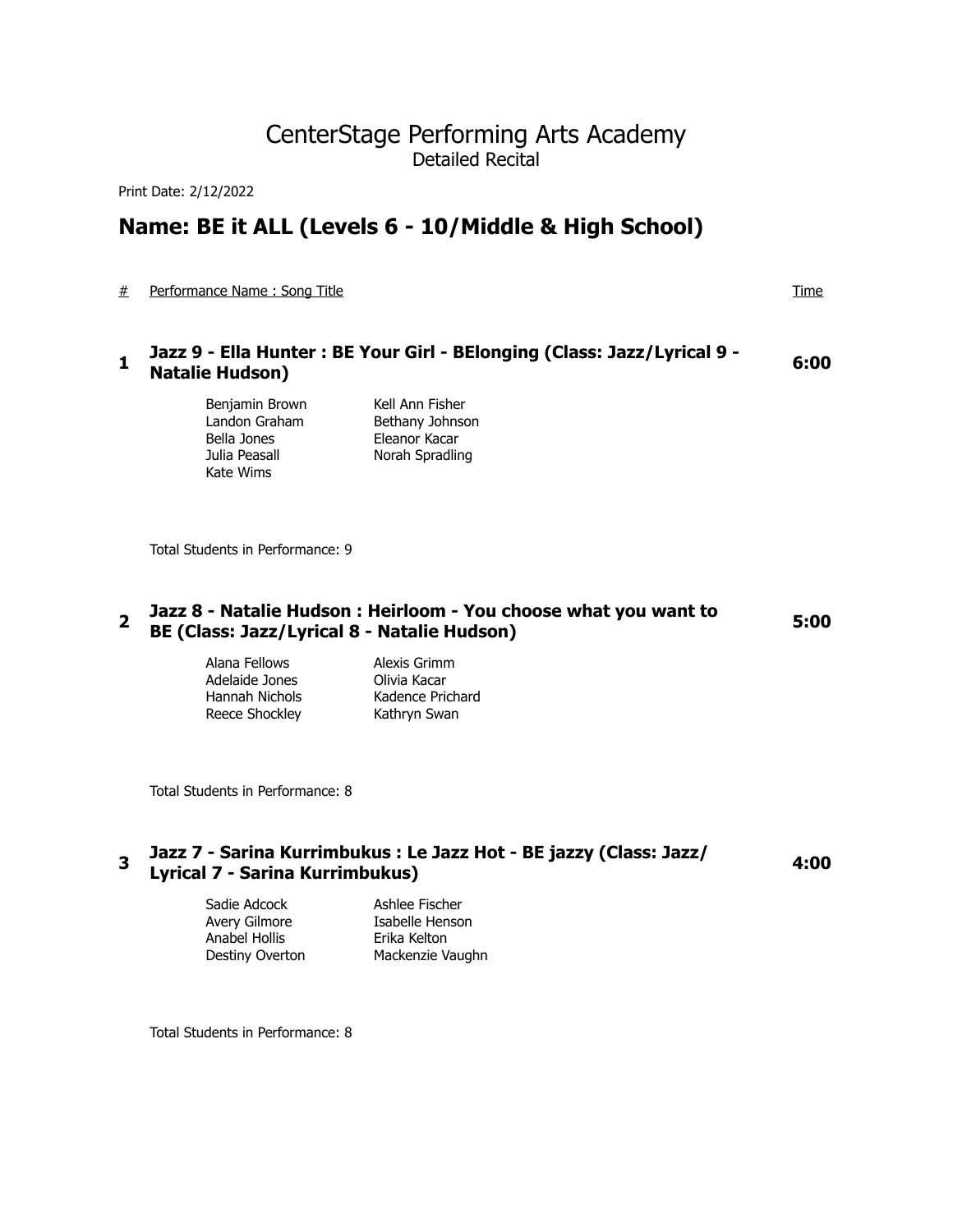# **<sup>4</sup>Jazz 6/7 - Sarina Kurrimukus : Glam - BE Glamorous (Class: Jazz/ Lyrical 6/7 - Sarina Kurrimbukus) 4:00**

Hannah Shelton

Abbey Berkon (Jaidyn) Lynn Hayes Alivia Herrington Aubrey Miller Isa Peterson Bailey Prichard

Total Students in Performance: 7

#### **5 BE the show (Class: Middle/High School Jazz/Lyrical - Marguerite Middle/High School Jazz Tuesdays 4:00 - Megan Pentecost : Let's Go - Pentecost) 4:00**

Jameson Davis Faith Harrison Danica Herman Alexia Kreiner Molly Rector **Rebekka Skahl** Harrison Smith **Amelia Spradling** Silas Spradling Grace Stubblefield

Total Students in Performance: 10

#### **<sup>6</sup>Middle/High School Jazz Tuesdays 7:15 - Megan Pentecost : Shout - BE heard (Class: Middle/High School Jazz/Lyrical - Marguerite 4:00**

**Pentecos Cost 1.5 Server Savanna Hall**<br> **Person Savanna Hall** Ansley Kirby Lily Williams Bailey Woodard

Valerie Hardesty Tessa Huddleston

Total Students in Performance: 7

### **<sup>7</sup>Acrojazz - Sarina Kurrimbukus : Everybody Wants to Rule the World - BE Fierce (Class: Acrojazz - Sarina Kurrimbukus) 4:00**

Scarlett Jones Madelyn Rooks

Adelaide Jones Breanna Jones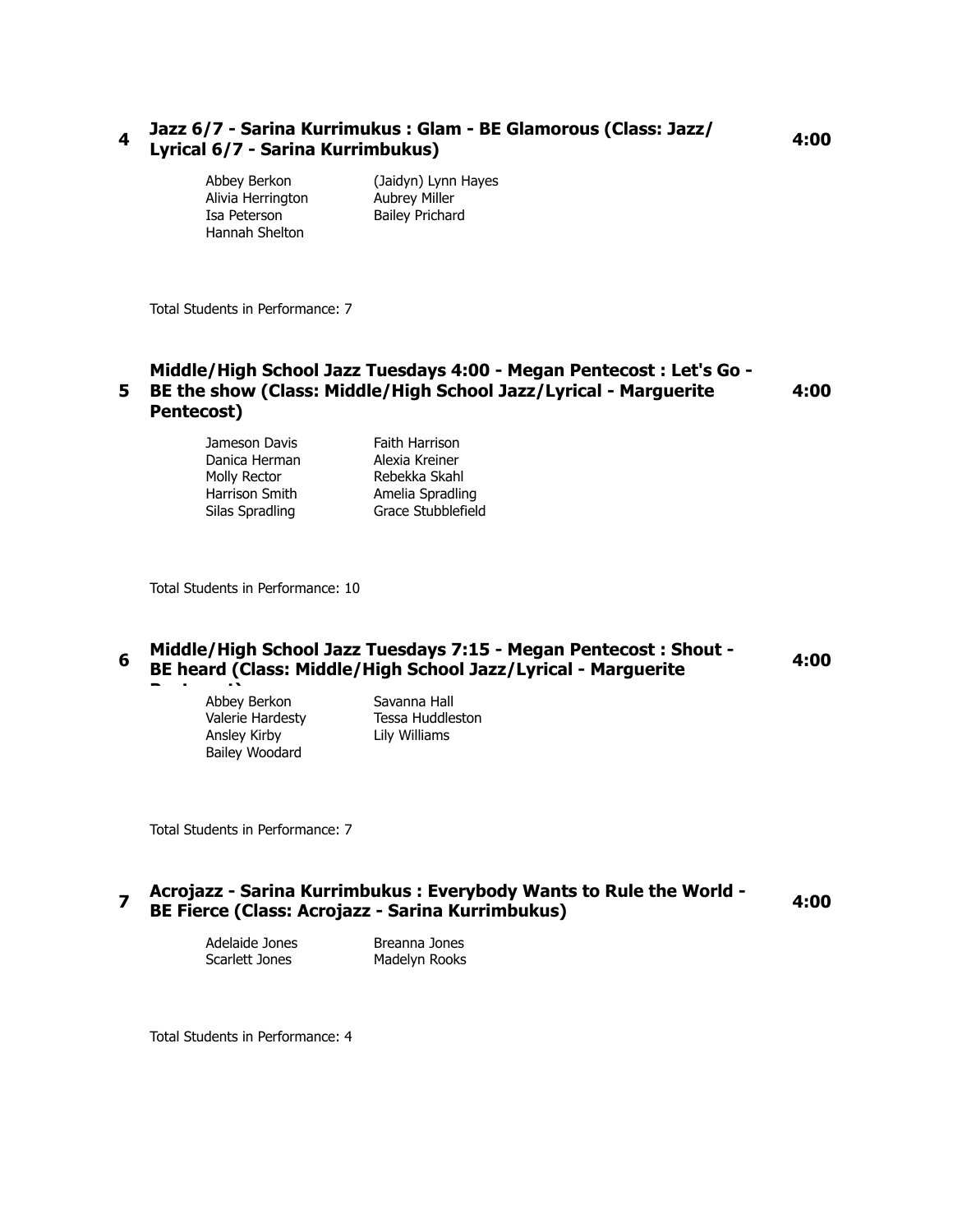## **<sup>8</sup>Beginning Clog - Michelle McIntosh and Jeff Stricherz : The Wind - I'll BE With You (Class: Beginning Clog - Michelle McIntosh) 4:00**

- Alana Fellows **Faith Harrison** Destiny Overton Bailey Prichard Reece Shockley Rebekka Skahl Holly Watkins Lyla Willhite
- Ethan Agosta Kate Chapman Danica Herman Alivia Herrington

Total Students in Performance: 12

**9 Intermediate Clog - Michelle McIntosh and Jeff Stricherz : Rocky Top - Sweet Home Alabama - Louisiana Woman - Mississippi Man - Devil Went Down to Georgia - Arkansas - Heads Carolina - Dixieland Delight - BE Southern (Class: Intermediate Clog - Michelle McIntosh) 4:00**

> Grace Agosta **Abbey Berkon** Benjamin Brown Jayden Clifton Olivia Kacar Isa Peterson

Mackenzie Vaughn Niera Woodmore

Total Students in Performance: 8

#### **1 Advanced Clog - Michelle McIntosh and Jeff Stricherz : BE Like 0 You (Class: Advanced Clog - Michelle McIntosh) 4:00**

Sadie Adcock Kell Ann Fisher Evan Grace Gill Bethany Johnson Alyssa McIntosh Julia Peasall Isabella Tripp **Ashley Wilson** 

Total Students in Performance: 8

#### **1 Broadway Dance 2nd Piece - Aubrey Iwan : Shaking the Blues Away - 1 BE Optimistic (Class: Broadway Dance - Aubrey Iwan) 4:00**

Mattie Aldrich Brady Ballard Valerie Hardesty Breanna Jones Avaley Mocco Talyn Mocco

Aiva Brown Emily Chamberlain Destiny Overton Hannah Shelton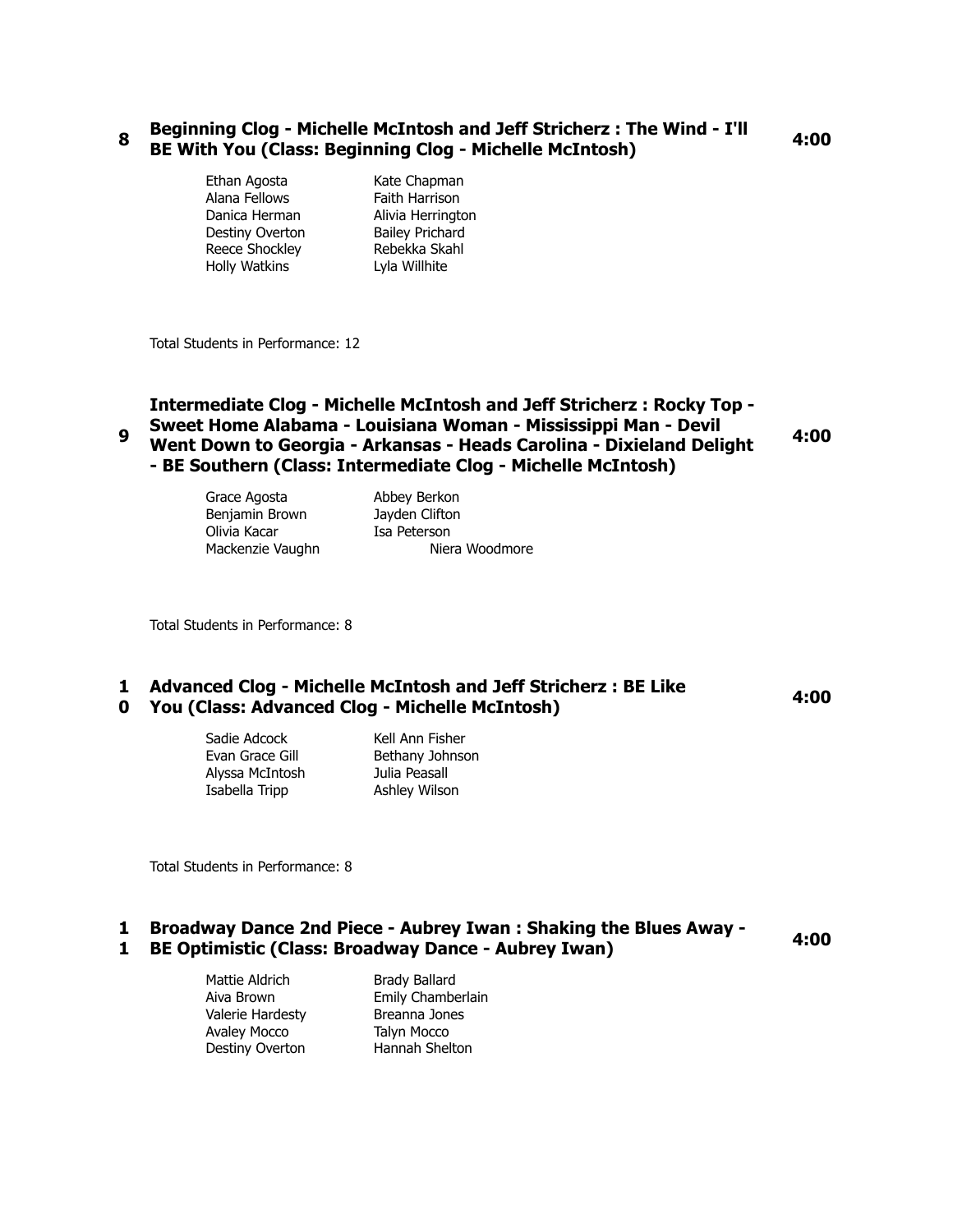Total Students in Performance: 10

#### **1 Tap 6 - Andrea Campbell : Fantasmic - BE fantastic (Class: Tap 6 - Andrea Campbell) 4:00** 2 Andrea Campbell)

Landon Graham Isabelle Henson Danica Herman Alexia Kreiner Mackenzie Vaughn

Total Students in Performance: 5

#### **1 Tap 7 - Ella Hunter : Don't Stop Me Now - BE fun (Class: Tap 7 - Ella Vernali) 4:00 3**

| Abbey Berkon   | Benjamin Brown |
|----------------|----------------|
| Erika Kelton   | Hannah Nichols |
| Isabella Tripp |                |

Total Students in Performance: 5

#### **1 <sup>4</sup>Tap 8 - Joyce Kacar : Sing - BE a Singer (Class: Tap 8 - Joyce Kacar) 4:00**

Sadie Adcock Olivia Kacar

Kathryn Swan Niera Woodmore

Total Students in Performance: 4

#### **1 Middle/High School Tap - Joyce Kacar : New York, New York - BE 5 goal-oriented (Class: Middle/High School Tap - Joyce Kacar) 4:00**

- Morgan Bassett Jameson Davis Alana Fellows **Aubrey Miller** Bailey Prichard Hannah Shelton Norah Spradling
- Ethan Agosta Mattie Aldrich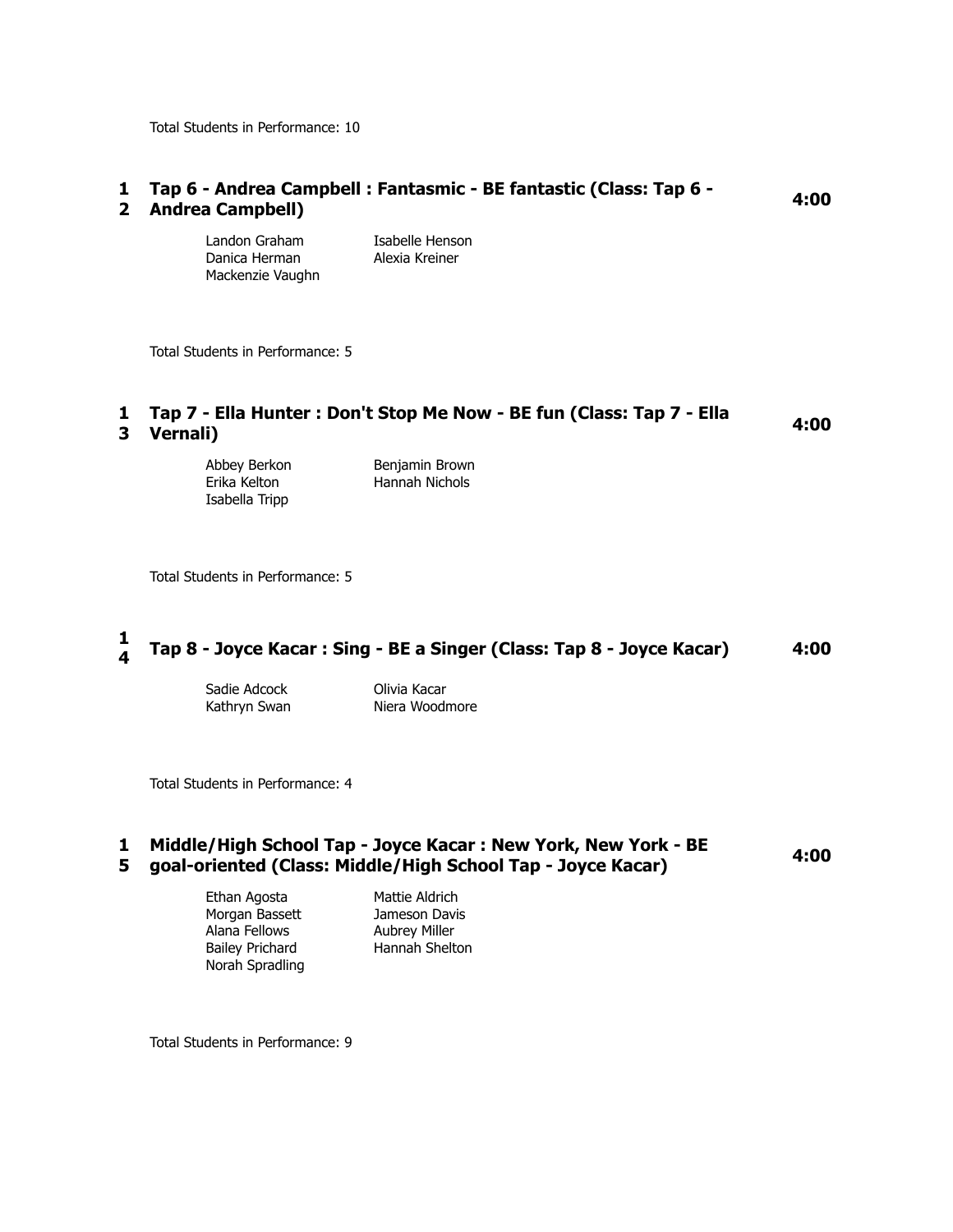#### **1 Tap 9 - Matthew Kennedy : A Little Party Never Killed Nobody - BE the 6 life of the party (Class: Tap 9 - Matthew Kennedy) 4:00**

Grace Agosta Julia Peasall Alaina Rice

Total Students in Performance: 3

#### **1 <sup>7</sup>Tap 10 - Natalie Hudson : BE Swing (Class: Tap 10 - Natalie Hudson) 4:00**

Kell Ann Fisher **Evan Grace Gill** Bethany Johnson Eleanor Kacar

Total Students in Performance: 4

#### **1 Broadway Dance - Aubrey Iwan : Sparkly Diamond - BE Girly (Class: 8 Broadway Dance - Aubrey Iwan) 4:00**

Mattie Aldrich Brady Ballard Aiva Brown Emily Chamberlain Valerie Hardesty Breanna Jones Avaley Mocco Talyn Mocco Destiny Overton Hannah Shelton

Total Students in Performance: 10

#### **1 <sup>9</sup>15 Minute Intermission : 0:00**

Total Students in Performance: 0

# **2 Dancing in Heels - Ella Hunter : BE Italian (Class: Dancing in Heels - Ella Vernali) 4:00**

#### **0** Ella Vernali)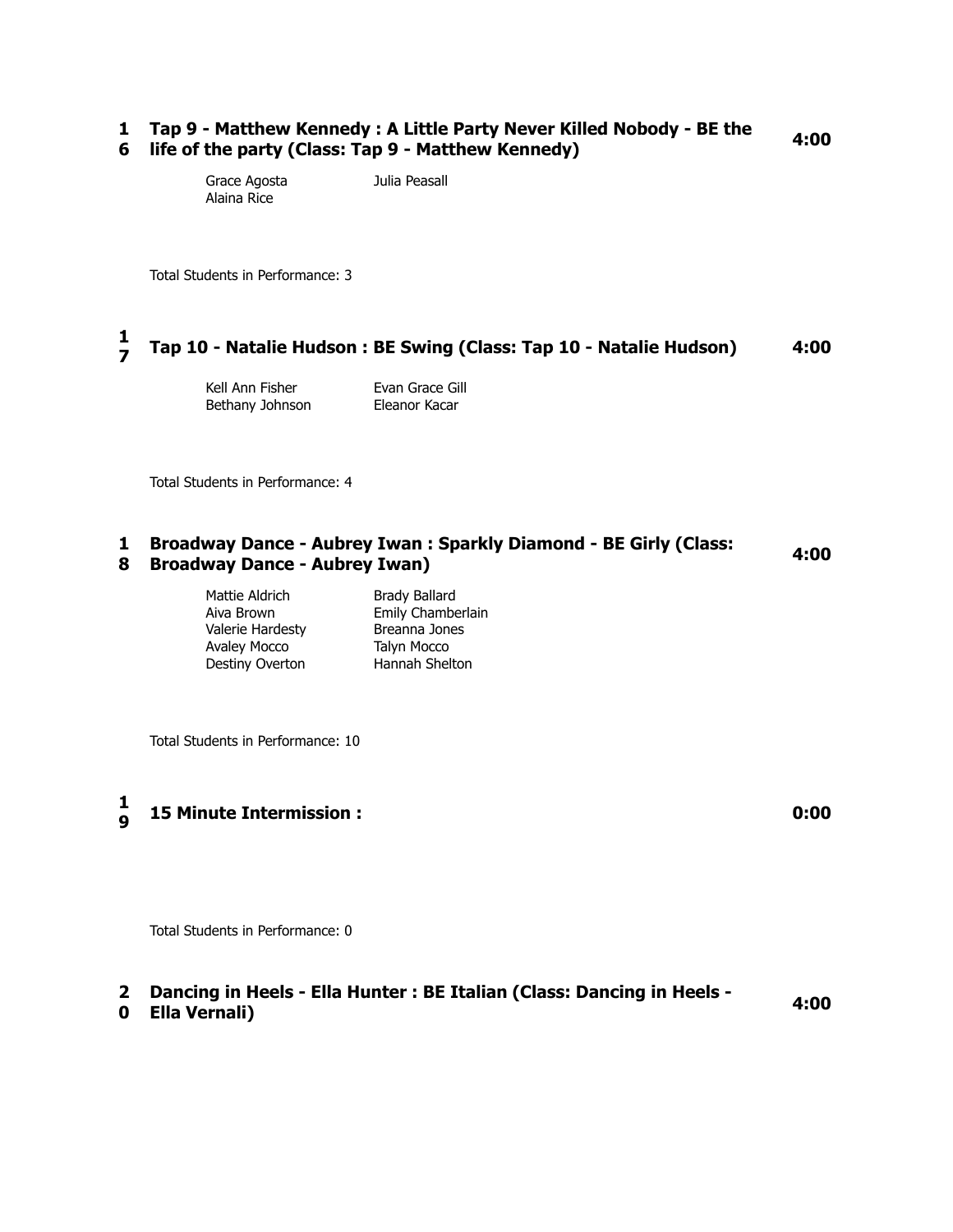Valerie Hardesty Isabelle Henson Danica Herman Brooklyn Hester Adelaide Jones Bella Jones Scarlett Jones Eleanor Kacar Destiny Overton Julia Peasall Isabella Scott

Taylor Lyle Mckenzie Manning

Total Students in Performance: 13

#### **2 SPRING Middle/High School Hip Hop - Sarina Kurrimbukus : Burn it 1 Up - BE on Fire (Class: Middle/High School Hip Hop - Sarina 4:00**

**Ansley Kirby** 

Roksana Strzemkowska

Total Students in Performance: 2

#### **Intermediate Middle/High School Hip Hop - Matthew Kennedy : Gold -**

**2 2 BE Gold (Class: Intermediate Middle/High School Hip Hop - Matthew Kennedy) 4:00**

> Brady Ballard (Jaidyn) Lynn Hayes Grace Stubblefield Holly Watkins

Total Students in Performance: 4

#### **2 Hip Hop 8 (Flow) - Ella Hunter : Majesty - BE a ruler (Class: Hip Hop 8 3 - Marguerite Pentecost) 4:00**

Benjamin Brown Brandon Clifton Ashlee Fischer Landon Graham Danica Herman Destiny Overton Julia Peasall

Total Students in Performance: 7

# **2 Hip Hop 7 - Megan Pentecost : BEliever (Class: Hip Hop 7 - Marguerite Pentecost) 4:00**

4 **Pentecost**)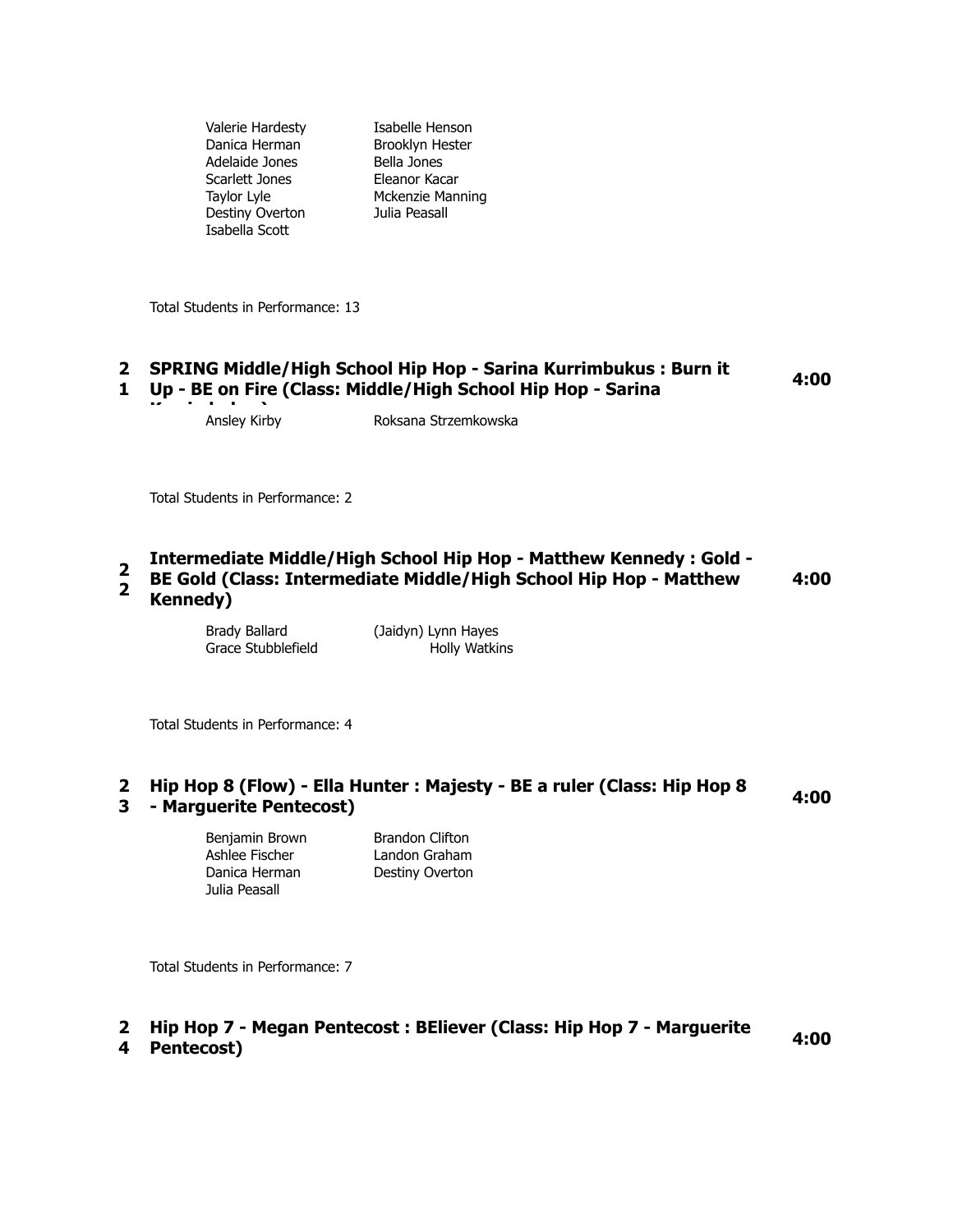| Jameson Davis  |
|----------------|
| Erika Kelton   |
| Hannah Nichols |
| Kathryn Swan   |
| Niera Woodmore |
|                |

Total Students in Performance: 12

### **2 Hip Hop 6 - Ella Hunter : Problem - BE the solution (Class: Hip Hop 6 - Ella Vernali) 4:00 5 Ella Vernali**)

Madyn Adcock Rylee Bowers Ashley Wilson

Emily Bull Alyssa McIntosh Aubrey Miller Kadence Prichard Molly Rector Mackenzie Vaughn

Total Students in Performance: 9

#### **2 6 Middle/High School Hip Hop - Bernadette Turnage : Hold Me Down - BE Brave & Calm (Class: Middle/High School Hip Hop - Bernadette Turnage) 4:00**

Brenna Creel Savanna Hall Faith Harrison Samara Herrington Jessie Humphrey Sariyah Joyner Avaley Mocco Isa Quinton Olivia Wanner

Total Students in Performance: 9

#### **2 Hip Hop 7/8 - Ella Hunter : Salute - BE Confident (Class: Hip Hop 7/8 - Ella Vernali) 4:00** 7 Ella Vernali)

Abbey Berkon Adelaide Jones Bella Jones Scarlett Jones Eleanor Kacar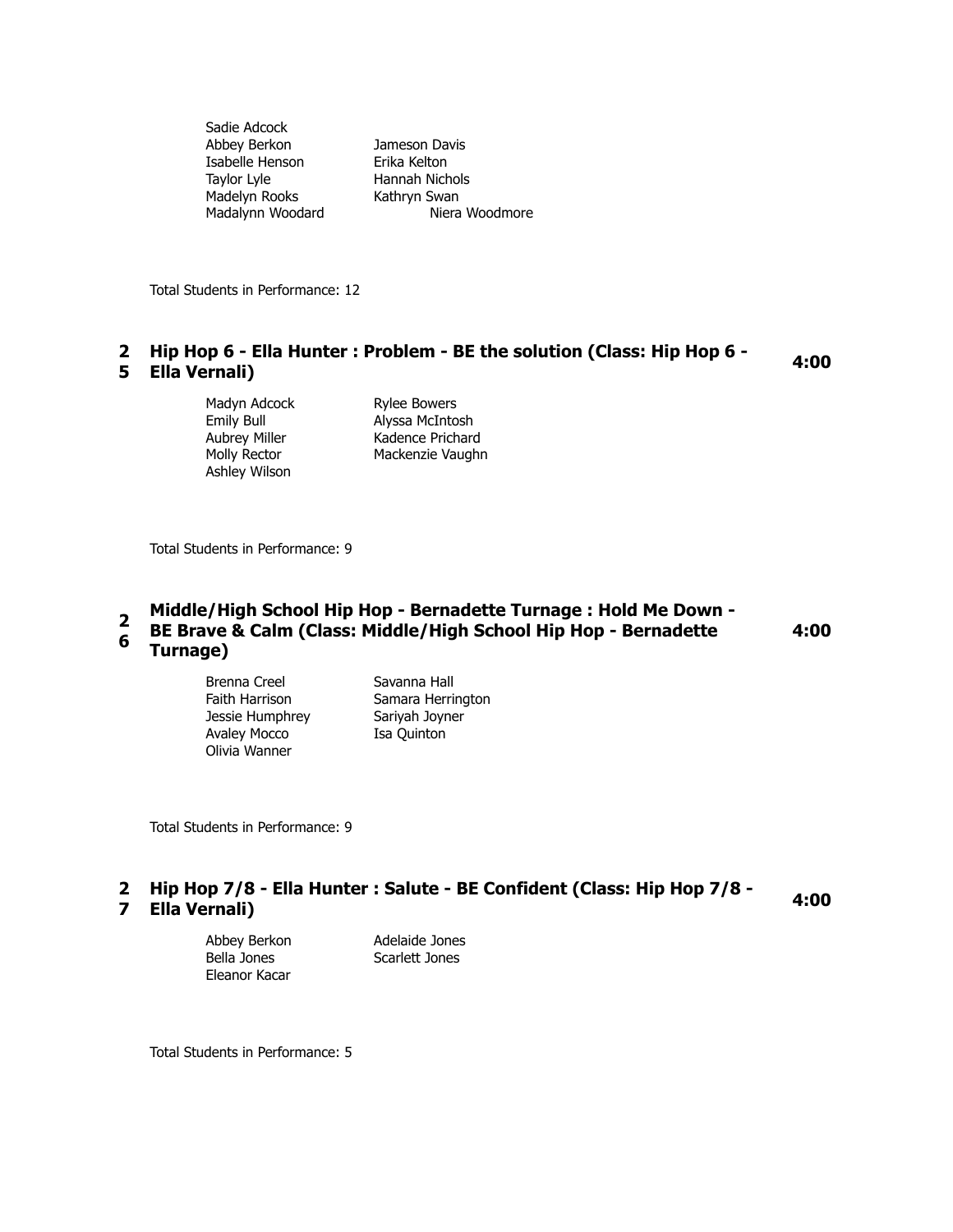#### **2 Hip Hop 8 (Break) - Megan Pentecost : Rule the World - BE a 8 leader (Class: Hip Hop 8 - Marguerite Pentecost) 4:00**

| Benjamin Brown | <b>Brandon Clifton</b> |
|----------------|------------------------|
| Ashlee Fischer | Landon Graham          |
| Danica Herman  | Destiny Overton        |
| Julia Peasall  |                        |

Total Students in Performance: 7

# **2 Lyrical 6/7 - Sarina Kurrimbukus : Rather Be - BE Together (Class: 9 Jazz/Lyrical 6/7 - Sarina Kurrimbukus) 4:00**

Alivia Herrington Aubrey Miller Isa Peterson Bailey Prichard Hannah Shelton

Abbey Berkon (Jaidyn) Lynn Hayes

Total Students in Performance: 7

#### **3 0 Middle/High School Lyrical Tuesdays 4:00 - Megan Pentecost : Freedom - BE free (Class: Middle/High School Jazz/Lyrical - Marguerite Pentecost) 4:00**

Danica Herman Alexia Kreiner Molly Rector **Rebekka Skahl** 

Jameson Davis Faith Harrison Harrison Smith Amelia Spradling Silas Spradling Grace Stubblefield

Total Students in Performance: 10

#### **3 Middle/High School Lyrical Tuesdays 7:15 - Megan Pentecost :**

**1 Freedom - BE free (Class: Middle/High School Jazz/Lyrical - 4:00**

**Marguerite Pentecost)**

Ansley Kirby Lily Williams Bailey Woodard

Abbey Berkon Savanna Hall Valerie Hardesty Tessa Huddleston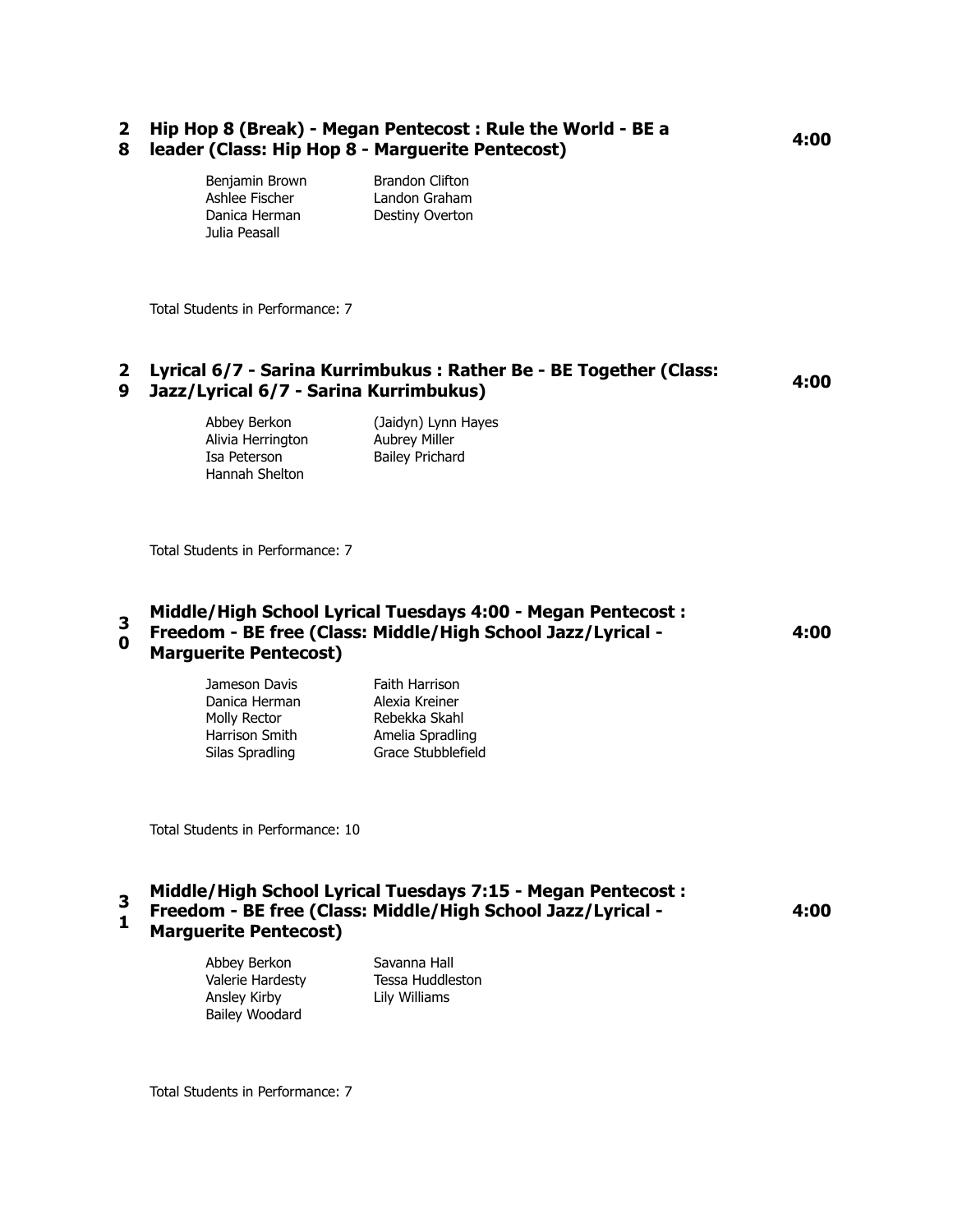#### **3 Lyrical 7 - Sarina Kurrimbukus : Keep Breathing - BE Present (Class: 2 Jazz/Lyrical 7 - Sarina Kurrimbukus) 4:00**

Sadie Adcock Ashlee Fischer Anabel Hollis Erika Kelton

Avery Gilmore **Isabelle Henson** Destiny Overton Mackenzie Vaughn

Total Students in Performance: 8

# **3 Lyrical 8 - Natalie Hudson : Let it BE (Class: Jazz/Lyrical 8 - Natalie Hudson) 5:00** 3 Hudson)

| Alana Fellows  | Alexis Grimm     |
|----------------|------------------|
| Adelaide Jones | Olivia Kacar     |
| Hannah Nichols | Kadence Prichard |
| Reece Shockley | Kathryn Swan     |

Total Students in Performance: 8

#### **3 4 Women in Worship Dance and Leadership - Megan Pentecost : Awake - BE awakened (Class: Worship Dance & Leadership - Marguerite Pentecost) 4:00**

| Sadie Adcock  | Abbey Berkon   |
|---------------|----------------|
| Emily Bull    | Hailey Bull    |
| Danica Herman | Ansley Kirby   |
| Isa Peterson  | Isabella Tripp |

Total Students in Performance: 8

## **3 Lyrical 9 - Natalie Hudson : North - BE in this moment (Class: Jazz/ 5 Lyrical 9 - Natalie Hudson) 6:00**

Bella Jones Eleanor Kacar Julia Peasall Norah Spradling Kate Wims

Benjamin Brown Kell Ann Fisher Landon Graham Bethany Johnson